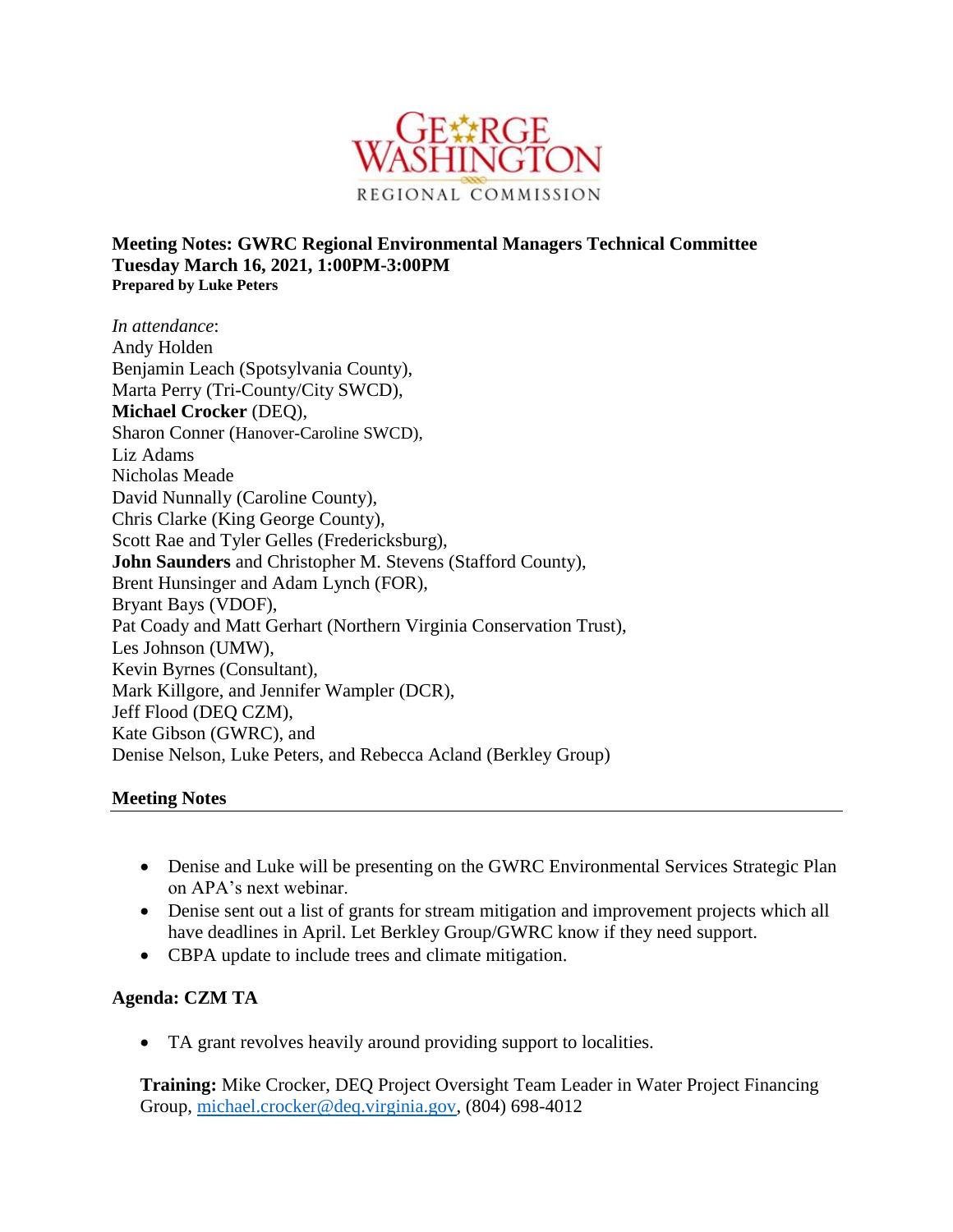- 3 Main Projects:
	- o Water Quality Improvement Fund (WQIF)
	- o Stormwater Local Assistance Fund (SLAF)
	- o Virginia Clean Water Revolving Loan Fund (VCWRLF)
- Who is eligible?
	- o Any local government: town, county, districts, municipal corporation, etc.
- Eligible Costs:
	- o Reasonable and necessary costs associated with Clearinghouse approved BMPs, Stream Restoration Projects, Non-Point Source Nutrient Credits
- Not Eligible:
	- o Labor, admin, anything not directly related.
- Most projects fall where larger municipalities are.
- Majority of projects have been stream restoration, until recently with more green infrastructure.
- Important to completing the project application: only provide support for the questions asked. They're ranked by:
	- o Readiness to proceed,
	- o Pollution reduction,
	- o "Cost effectiveness" (getting harder to scrutinize),
	- o Impaired waters,
	- o Fiscal stress, and
	- o Phase II MS4
- Section A) Give the project a unique identifying name and include contact for applicant and the engineer. DEQ will usually reach out to the applicant themselves unless there's a technical question.
- Section B) Be as specific as possible about where funding is coming from with back-up documentation (general funds, other non-state grants, loans/bonds, etc.).
- Section C) Double check coordinates for stream restorations.
- Section D) Opportunity to sell the project. Be specific as to what you are building and why, including limitations, constraints, and benefits. For stream restorations include photos and plans if available.
- Section E) Pollution few issues on this section. Engineer usually handles it. Be mindful of cost/lb/TP – this is the variable that's ranked.
- Section F) Readiness to proceed is a big deal. Make sure the dates are realistic, and consider public participation, easement acquisition, etc. in that time.
- $\bullet$  Section G) Project Budget Information most important is to be consistent through the application and making sure the figures match what was listed in other sections. Contingency can only be 5% of the BMP.
- **Program Requirements**
- All engineers/professional services must adhere to Virginia Procurement Act (VPPA)
- Need pollutant reduction calculations, BMP certification, and environmental permits (from the Corps, etc.).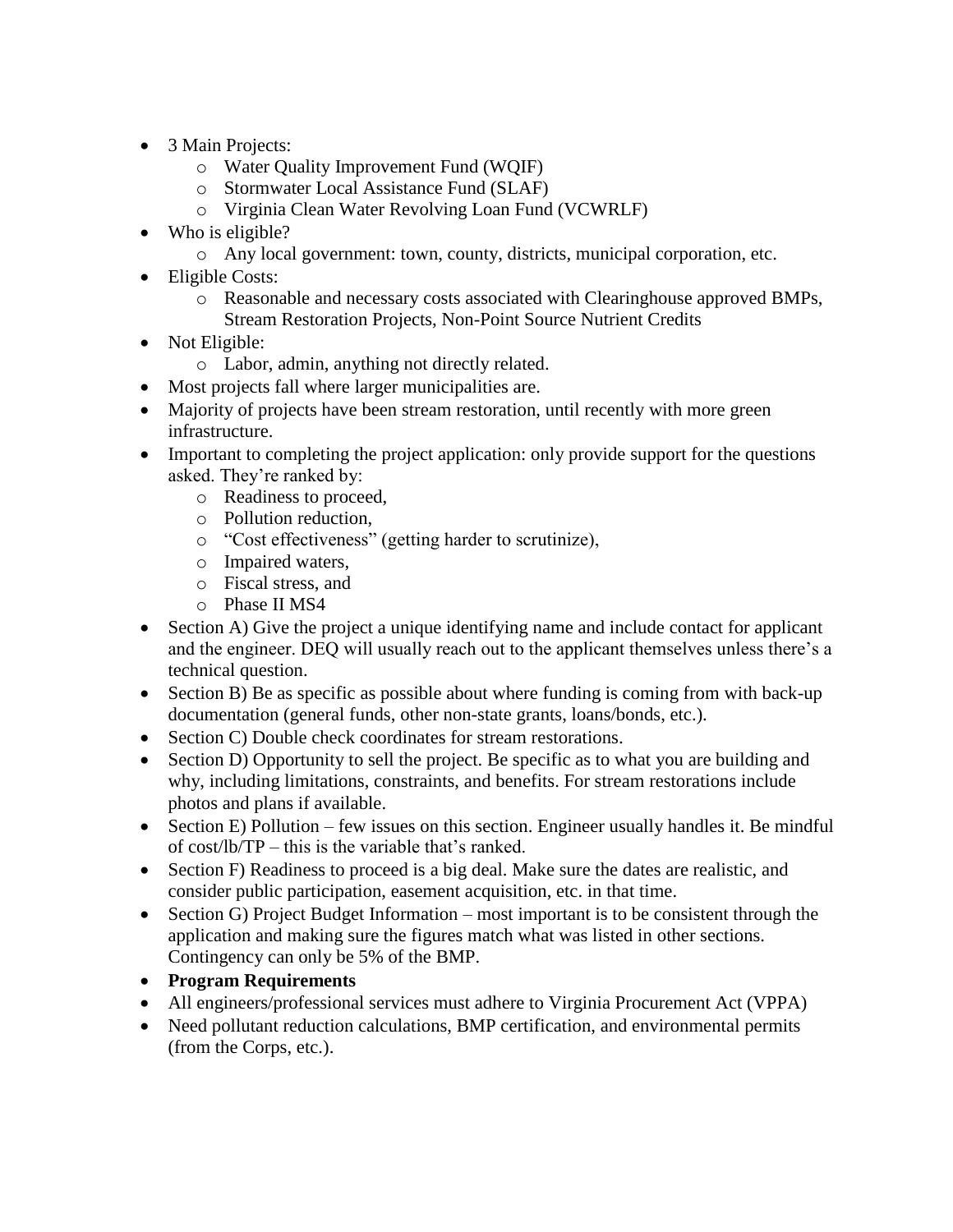- **Local Match:** 50% match can come from general fund, bonds/loans, public private partnerships (P3s), stormwater utility funds, or grants (NFWF), etc. Also the VCWRLF and SLAF.
- Solicitation will run through June and July running concurrently with loan solicitations.
- *A loan application is not a commitment to borrow funds* (unlike a bond).
- **O&A:** 
	- o Loan solicitations go out in June, they make tentative offers in September, there's public input, and then the Water Board signs off in December. Loan could close in January of next year. Could be held up by EPA's principal forgiveness schedule.

**Training:** John Saunders: Experience with Erosion and Sediment Control Program with DEQ

- They provide DEQ with a list of projects and they work together to choose a mixture of residential and commercial sites.
- Worked with DEQ on 10 sites.
- DEQ looks at admin, inspections, plan review, and enforcement.
- Provided them with all the comments from the plan review process, all documents such as work order items, and basically just filling out checklist. Uploaded to FTP site 30-60 days in advance of field visit.
- No surprises in the field visit knew where DEQ was going, so they brushed up on inspections and made sure sites were in tip-top shape.
- Spent the first half of the day letting DEQ know about all their processes, how plans get reviewed, etc. Next few days were physical site visits.
- Not viewed as adversarial (us vs. DEQ), but just a way to show them issues that are concerning. Staff already knew what their weaknesses were.
- Stafford County had about 10 corrective actions, which needs to be signed by a county administrator to begin a formal agreement with DEQ.
- One of the biggest asks from DEQ and the administration is enforcement.

**Ben Leach** (Spotsylvania, formerly DEQ): Observations

- Got their audit results in March and failed all 4 categories.
- Updated their ordinance last week (board approved).
- Updated inspection reporting system. They do up to 2,000 inspections a month including single family homes.
- One of the key items, as John said, is enforcement. Last year they gave out maybe 1 or 2 NOVs – this year already up to over 70 notice of violations and stop work orders.
- Wants to update the site to reach out to developers and stakeholders from all backgrounds and why they would incur a fee for NOVs.
- Plan reviews now average 10-day turnout with 3-5 reviews per project.
- **O&A:** 
	- o David Nunnaly: *when it comes to single family residences, DEQ was formerly flippant. What does DEQ expect in terms of family site inspections?*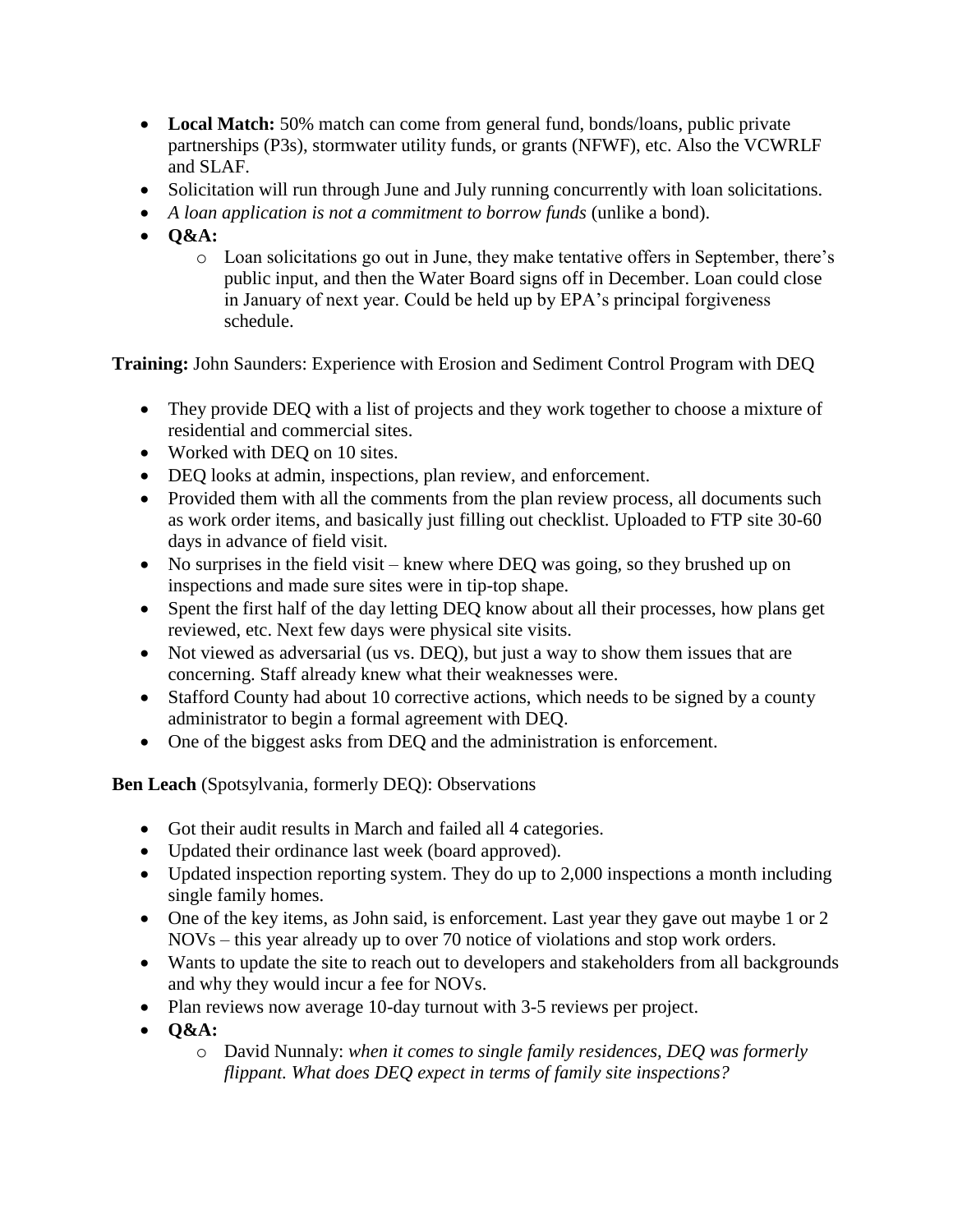■ DEO realizes it's impossible to meet the every-two-week inspection period, and to basically just come up with a strong alternative inspection program that will spot check sites and alert you to any issues. Ben Leach actually is making it out to sites every 2 weeks, but not 24 hours after every measurable rain event.

# **Agenda: CZM Special Project: Flood Risk Communication Plan**

- Print and digital content with links to toolkits and a schedule for coordinating the messaging between all localities as well as links to additional staff training materials.
- Draft exists: will be sent out soon.
- Localities are usually good at advertising Flood Awareness Week.

# **Agenda: Chesapeake Bay Watershed Implementation Program**

- Engage stakeholders with meetings and trainings, focused on implementing WQ and stormwater BMPs.
- Denise will send out link to Water Quality Standards Academy

# **Training: Nicholas Meade**, CZM Program GIS Coordinator

- Demoing version 4 of Coastal Geospatial and Educational Mapping System (GEMS).
- Water and land-based natural resources, conservation planning tools, etc.
- Coastal VEVA also exists as a mixture of conservation databases.
- Feature allows you to pick up where you left off with layers turned on, etc.
- Feature that lets you drag a swipe tool to see newer satellite imagery juxtaposed with older images.
- Can open Fact-sheet tab in the background.
- Version 4 has an attribute table which shows all the open data layers and applicable filters, like "Filter by map extent" which lets you look at datapoints you're zoomed in on. Can also filter by any other variable.
- "What's Near Me" function you can place a point on the map and look at all the layers within a given radius.
- Add Data function you can add shapefiles from your own computer or from online with an ArcGIS account.
- New markup options different colored pins and stickers and polygons which will automatically give you the number of acres.
- Can create a PDF of the area you're looking at.
- **O&A:** 
	- o Denise Nelson: *Compare and contrast this tool with Environmental Data Mapper and others?*
	- o They're built on the same platform, they just have slightly different tools. The data, however, is almost completely different. DEQ's mapper is built to house regulatory data, whereas Coastal GEMS is conservation planning and natural resource data.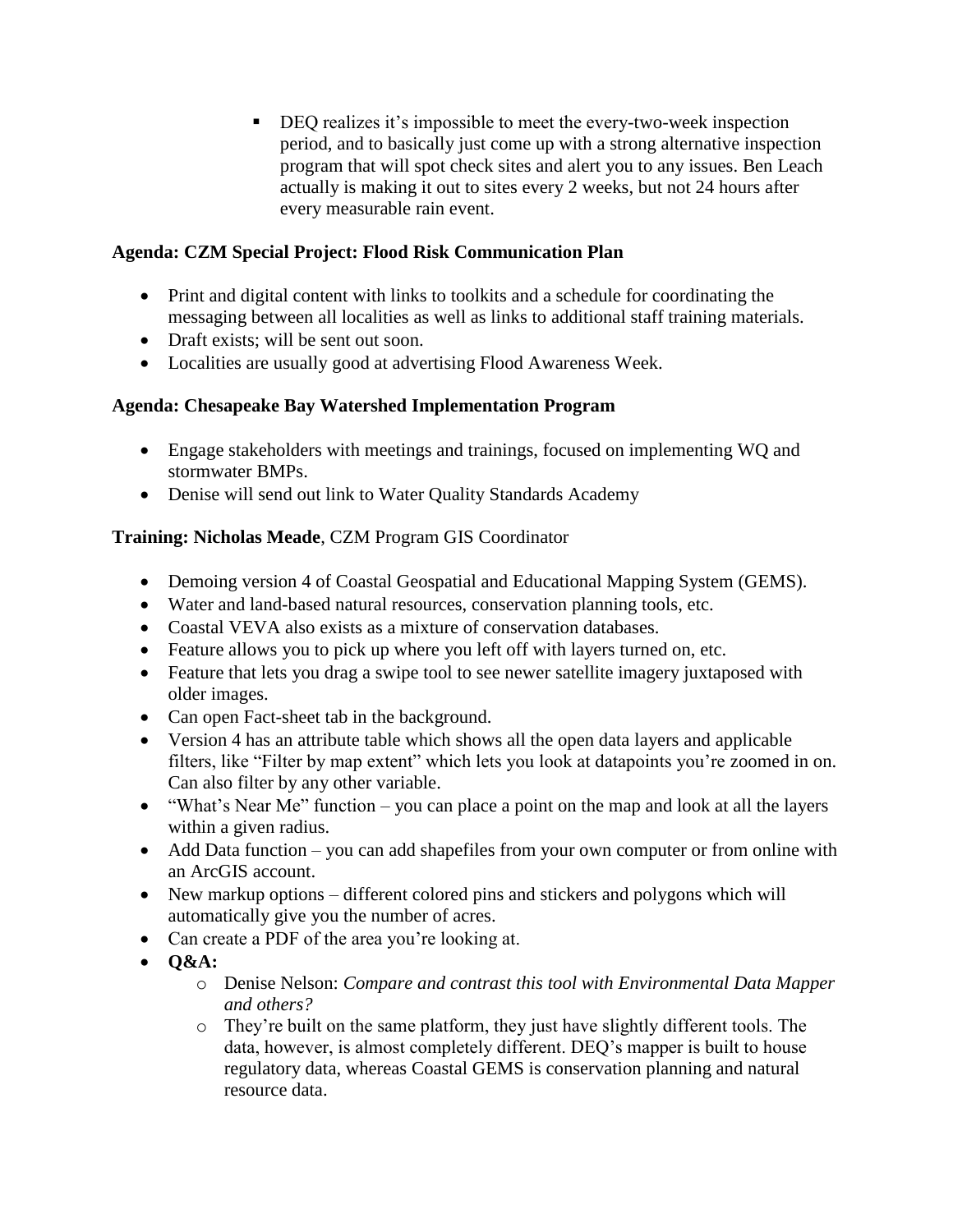- o *For any datasets contained in both, do they come from the same source and are they updated frequently so there's no best place to get it?*
- o If pulled from a map service, the data should be from the same source. For other data it should show when it was last updated. Some datasets are updated monthly, quarterly, annually, etc. while others are one-offs that exist just because they're the best source.
- o Luke Peters: *Are impaired waterways included?*
- o 303d waterways are there but not sure exactly where IWs are.

# **Training: FOR Brent Hunsinger and Adam Works (?) Updates**

- **King George County**
	- Litter cleanups with King Geroge County staff roadsides, parks, and rivers.
	- Tree Giveaway at Cedell Brooks Park March  $20<sup>th</sup>$
	- Maintain Hop Yard Landing and Wilmont Landing
	- Maintain 234 trees planted Fall 2020
- **Caroline County**
	- Living shoreline at Portobago Bay
	- VCAP projects MOU with HCSWCD to adminster program in Caroline
	- Tree planting with Caroline High School
	- Port Royal canoe access
- **Spotsylvania County**
	- Parks and Rec tree planting April 17th
	- Community cleanup day with 150 youth
	- Maintain Hunting Run and Elys Ford
- **Stafford County**
	- 5 acre riparian buffer at Snowden Farm, partnered with NVCT and County BOS
	- Replanting flood areas at historic Port of Falmouth
	- Pet waste stations at Leeland Station
- **Fredericksburg**
	- Stream and trail cleanups
	- Small-scale urban stormwater BMPs
- Future goals:
	- o Costshare/Incentives for septic pumpouts, BMPs, reforestatoin, IPs for Rapp TMDL, outreach, etc.
	- o River Ambassador Program May to September 2021, address several issues: safety, cleanups, and access issues. Hiring 2 full-time ambassadors.
- Legislation:
	- o Many extra millions for water quality programs: SLAF, conservation Assistance Program, agriculture BMPs, etc.
	- o Tree canopy ordinance laws
- CBPA Regulations comments due May  $3<sup>rd</sup>$
- Tidal Wetlands due March  $31<sup>st</sup>$
- Please let FOR know thoughts